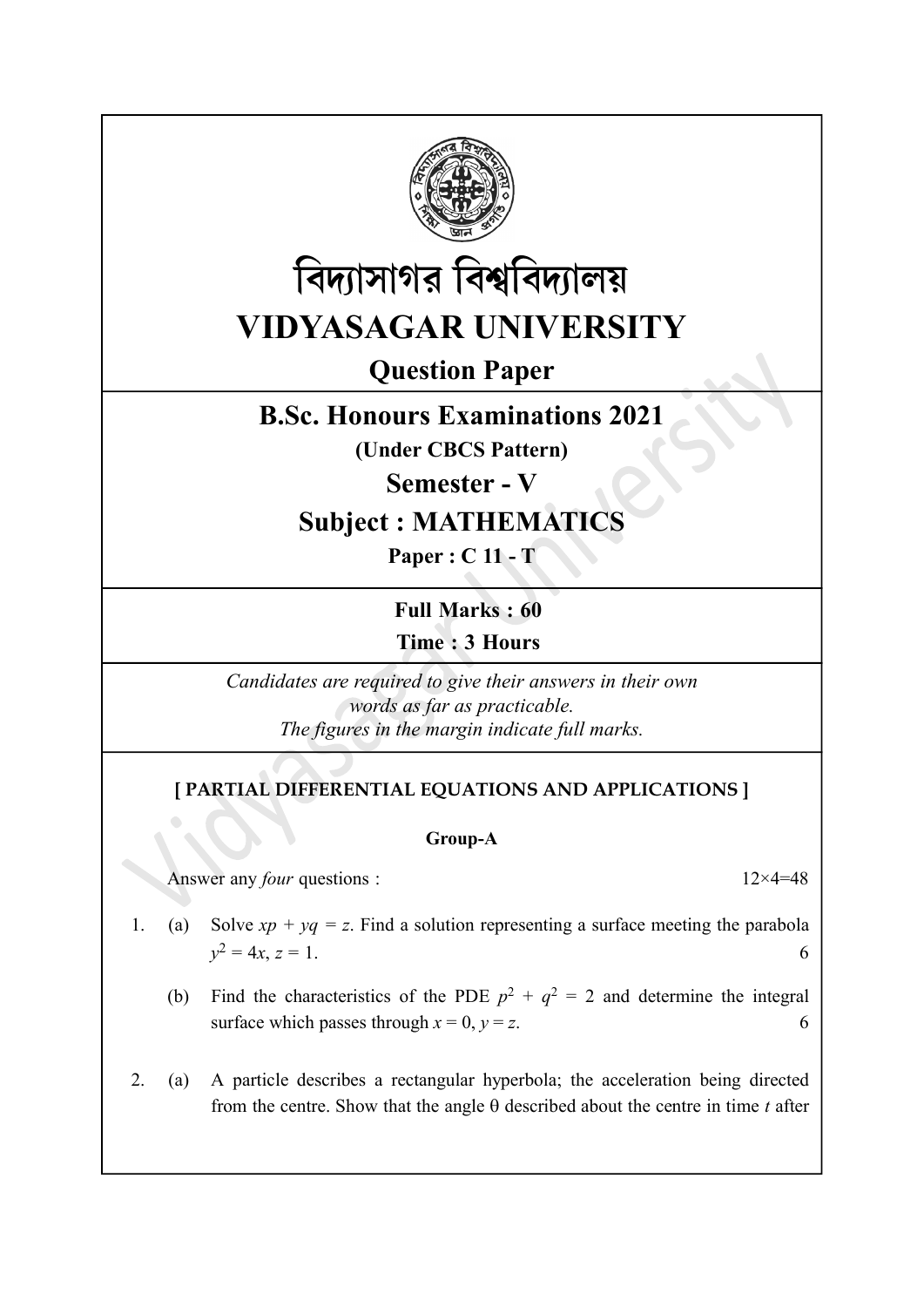leaving the vertex is given by the equation  $tan \theta = tan h(\sqrt{\mu} t)$ ,  $\mu$  is the acc. at distance unity. 6 leaving the vertex is given by the equation  $\tan \theta = \tan h(\sqrt{\mu}t)$ ,  $\mu$  is the acc. at<br>distance unity.<br>Obtain the solution of the wave equation  $u_n = c^2 u_n$  under the following<br>conditions:<br>(i)  $u(0,t) = u(2,t) = 0$ <br>(ii)  $u(x,0) = \sin^3 \$ 

- (b) Obtain the solution of the wave equation  $u_{tt} = c^2 u_{xx}$  under the following conditions :
	- (i)  $u(0,t) = u(2,t) = 0$
	- 2  $u(x, 0) = \sin^3 \frac{\pi x}{2}$
	- (iii)  $u_t(x,0) = 0$  6
- 3. (a) Prove that the solution of one-dimensional diffusion equation in the region  $0 \le x \le \pi$ , subject to the condition :
	- (i)  $u(x,t)$  is finite as  $t \to \infty$

(ii) 
$$
u(0,t) = 0 = u(\pi, t)
$$

(ii) 
$$
u(x, 0) = \sin^3 \frac{\pi x}{2}
$$
  
\n(iii)  $u_t(x, 0) = 0$   
\nProve that the solution of one-dimensional diffusion equation in the region  
\n $0 \le x \le \pi$ , subject to the condition:  
\n(i)  $u(x,t)$  is finite as  $t \to \infty$   
\n(ii)  $u(0,t) = 0 = u(\pi, t)$   
\n(iii)  $u(x, 0) = \begin{cases} x, & 0 \le x \le \frac{\pi}{2} \\ \pi - x, & \frac{\pi}{2} \le x \le \pi \end{cases}$  is  $u(x,t) = \frac{4}{\pi} \sum_{n=1}^{\infty} \frac{e^{ax^2} \sin\left(\frac{n\pi}{2}\right)}{n^2} \sin(nx)$ . 10  
\nDefine Dirac delta function with a brief explanation.  
\nFind the canonical form of the PDE  $y^2 u_{xx} + 2yu_{xy} + u_{yy} - u_y = 0$ .  
\nA bead slides down a rough circular wire, which is in a vertical plane, starting from rest at the end of the horizontal diameter. When it has described an angle  $\theta$   
\nabout the centre, show that the square of the angular velocity is  
\n
$$
\frac{2g}{a(1+4\mu^2)}\{(1-2\mu^2)\sin\theta + 3\mu(\cos\theta - e^{-2\mu\theta})\} \text{ where } \mu \text{ is the coefficient of friction and a is the radius of the circle.}
$$

(b) Define Dirac delta function with a brief explanation.

$$
\overline{2}
$$

- 4. (a) Find the canonical form of the PDE  $y^2 u_{xx} + 2 y u_{xy} + u_{yy} u_y = 0$ . 5
	- (b) A bead slides down a rough circular wire, which is in a vertical plane, starting from rest at the end of the horizontal diameter. When it has described an angle  $\theta$ about the centre, show that the square of the angular velocity is

$$
\frac{2g}{a(1+4\mu^2)}\Big\{\Big(1-2\mu^2\Big)\sin\theta+3\mu\Big(\cos\theta-e^{-2\mu\theta}\Big)\Big\}\quad\text{where }\mu\text{ is the coefficient of friction}
$$

and a is the radius of the circle. 7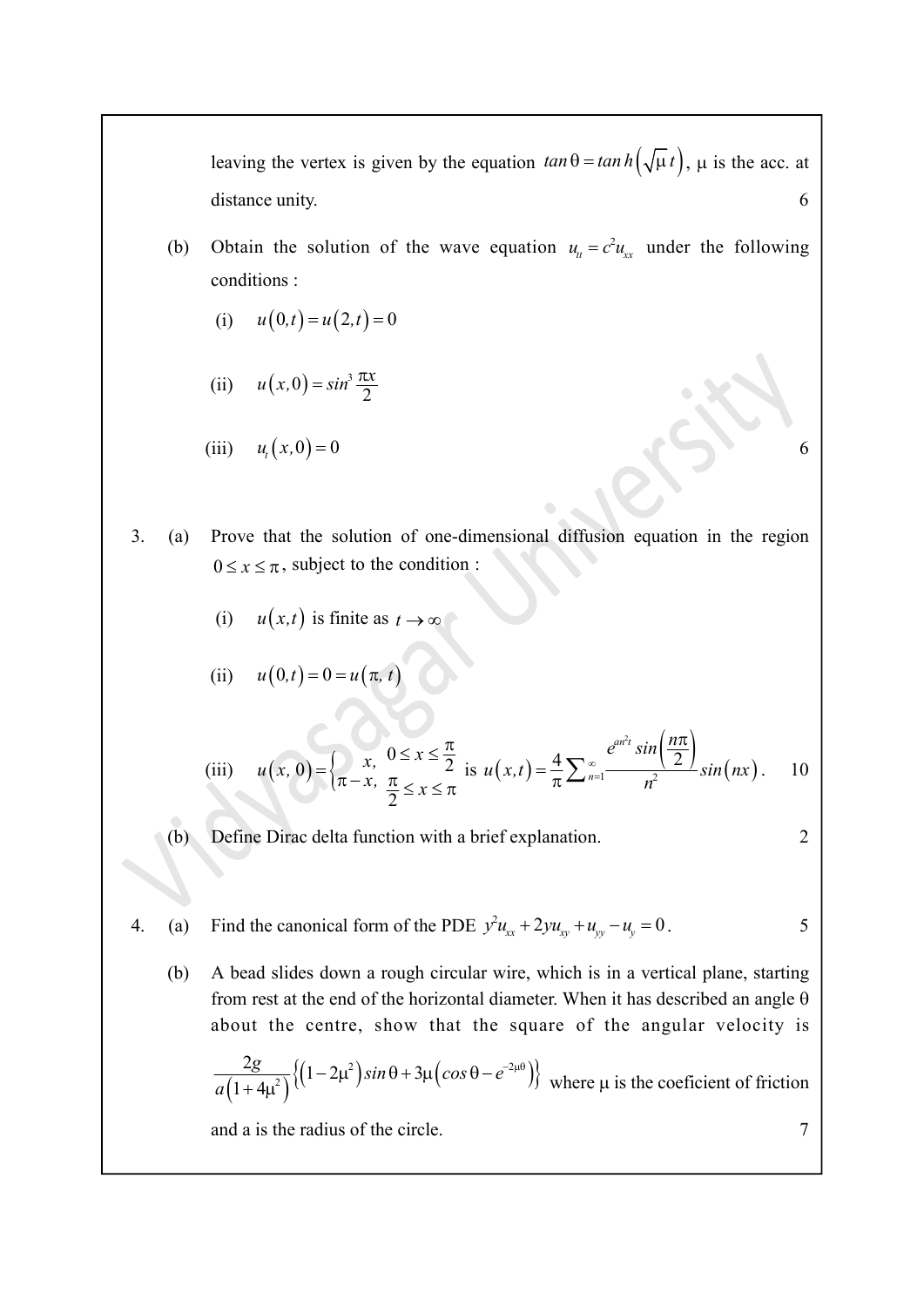5. (a) A particle of mass M is at rest and begins to move under the action of constant force F in a fixed direction. It encounters the resistance of a stream of fine dust moving in the opposite direction with velocity V, which deposits matter on it at a constant rare  $\rho$ . Show that its mass will be m when it has travelled a distance

$$
\frac{k}{\rho^2} \left[ m - M \left\{ 1 + \log \frac{m}{M} \right\} \right], \text{ where } K = F - \rho V. \tag{7}
$$

(b) Find the solution of Laplace's equation  $\nabla^2 \varphi = 0$  in the semifinite region bounded

by  $x \ge 0$ ,  $0 \le y \le 1$  subject to the boundary conditions  $\left(\frac{\partial \phi}{\partial x}\right)_{x=0} = 0$ ,  $\left(\frac{\partial \phi}{\partial y}\right)_{y=0}$  $0, \left(\frac{\partial \varphi}{\partial x}\right) = 0$  $\left(\frac{\partial \varphi}{\partial x}\right)_{x=0} = 0, \left(\frac{\partial \varphi}{\partial y}\right)_{y=0} = 0$  $\frac{\partial \phi}{\partial x}\Big|_{x=0} = 0, \left(\frac{\partial \phi}{\partial y}\right),$ and  $\varphi(x, 1) = f(x)$  where  $f(x)$  is assumed to be known. 5

- 6. (a) Solve :  $px + qy = z\sqrt{1 + pq}$  by charpit's method. 5
- a constant rare  $\rho$ . Show that its mass will be m when it has travelled a distance<br>  $\frac{k}{\rho^2} \left[ m M \left\{ 1 + \log \frac{m}{M} \right\} \right]$ , where  $K = F \rho V$ .<br>
(b) Find the solution of Laplace's equation  $\nabla^2 \phi = 0$  in the semifinite r u  $\overline{distance)}^2$  towards the focus; if it was projected with velocity V from a point distance r from the centre of the force, show that its periodic time is  $\frac{2\pi}{\mu}$ .  $\left|\frac{2}{r} - \frac{V}{\mu}\right|$  $\frac{\pi}{2}$ .  $\left[2-\frac{V^2}{2}\right]^{-\frac{3}{2}}$  $\frac{2\pi}{\mu}$ .  $\left[\frac{2}{r} - \frac{r}{\mu}\right]$  $\frac{2\pi}{\mu} \left[ \frac{2}{\pi} - \frac{V^2}{\mu} \right]^{-\frac{3}{2}}$  4
	- (c) From a partial diferential equation by eliminating the arbitrary function  $\varphi$  from  $\varphi\left(x^2 + y^2 + z^2, z^2 - 2xy\right) = 0.$  3
- 7. (a) Discuss the solution of the two dimensional wave equation  $x^2$   $x^2$   $x^2$   $x^2$  $\frac{\partial^2 u}{\partial x^2} + \frac{\partial^2 u}{\partial y^2} = \frac{1}{a^2} \frac{\partial^2 u}{\partial x^2}$  $\overline{\partial x^2} + \overline{\partial y^2} = \overline{c^2} \overline{\partial t^2}$  $u_{\perp} \frac{\partial^2 u}{\partial x^2} - \frac{1}{2} \frac{\partial^2 u}{\partial y^2}$  $\sqrt{x^2 + \frac{\partial y^2}{\partial y^2}} - \frac{\partial z}{\partial t^2}$ by the method of separation of variables. 5

(b) A comet is moving in a parabola about the Sun as focus; when at the end of its latus rectum its velocity suddenly becomes altered in the ratio n : 1, where n<1; show the comet will describe an ellipse whose eccentricity is  $\sqrt{1 - 2n^2 + 2n^4}$  and

whose major axis  $\frac{1}{1-x^2}$  $\frac{1}{1-n^2}$ , where 2l is the latus rectus of the parabolic path. 7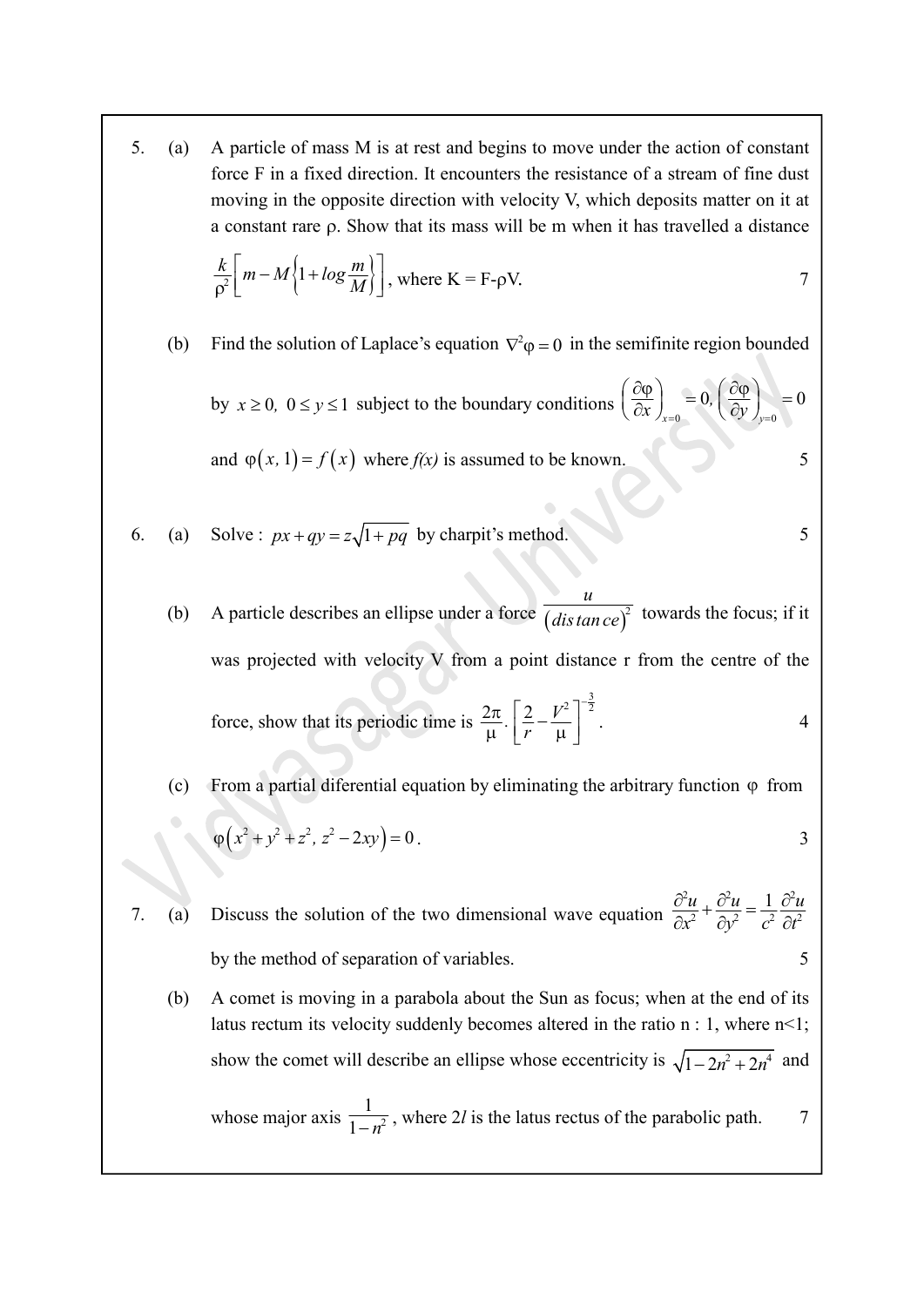8. (a) A partiocle is acted on by a central repulsive force, which varies as the nth power of the distance; if the velocity at any point of the path be equal to that, which would be acquired in falling from the centre to the point, show that the

equation to the path is of the form 
$$
r^{\frac{n+3}{2}} \cos \frac{n+3}{2} \theta = \text{constant.}
$$

(b) Find the equation of the integral surface of the diferential equation  $2y(z-3)p+(2x-z)q = y(2x-3)$  which passes through the circle  $z = 0, x^2 + y^2 = 2x$ . (a) A particole is acted on by a central repulsive force, which varies as the nth<br>power of the distance; if the velocity at any point of the path be equal to that,<br>which would be acquired in falling from the centre to the

(c) Find the general solution of PDE 
$$
x^2 \frac{\partial z}{\partial x} + y^2 \frac{\partial z}{\partial y} = (x + y)z
$$
.

### Group-B

Answer any six questions :  $2 \times 6 = 12$ 

- 9. (i) From a PDE when  $\varphi(u, v) = 0$ , where  $u = x + y + z$ ,  $v = x^2 + y^2 + z^2$ .
	- (ii) What is the interpretation that  $z = f(x, y)$  is the integral surface of  $pP + qQ = R$ .

(iii) Find the characteristics of the equation  $u_{xx} + 2u_{xy} + \sin^2 x u_{yy} + u_y = 0$ .

When it is hyperbolic.

- (iv) Define 'Dirichlet boundary condition' and 'Neumann boundary condition'.
- (v) If a particle moves on a curve  $\sqrt{r} \cos \frac{\theta}{2} = \sqrt{a}$  with cross-radial velocity constant then show that the velocity of the particle is constant.
- (vi) Give the geometrical interpretation of Cauchy IVP  $u + cu = 0$ ,  $x \in R$ ,  $t > 0$  where  $u(x, 0) = f(x), x \in R$ .
- (vii) Write the diferent types of first order PDE with standar form.